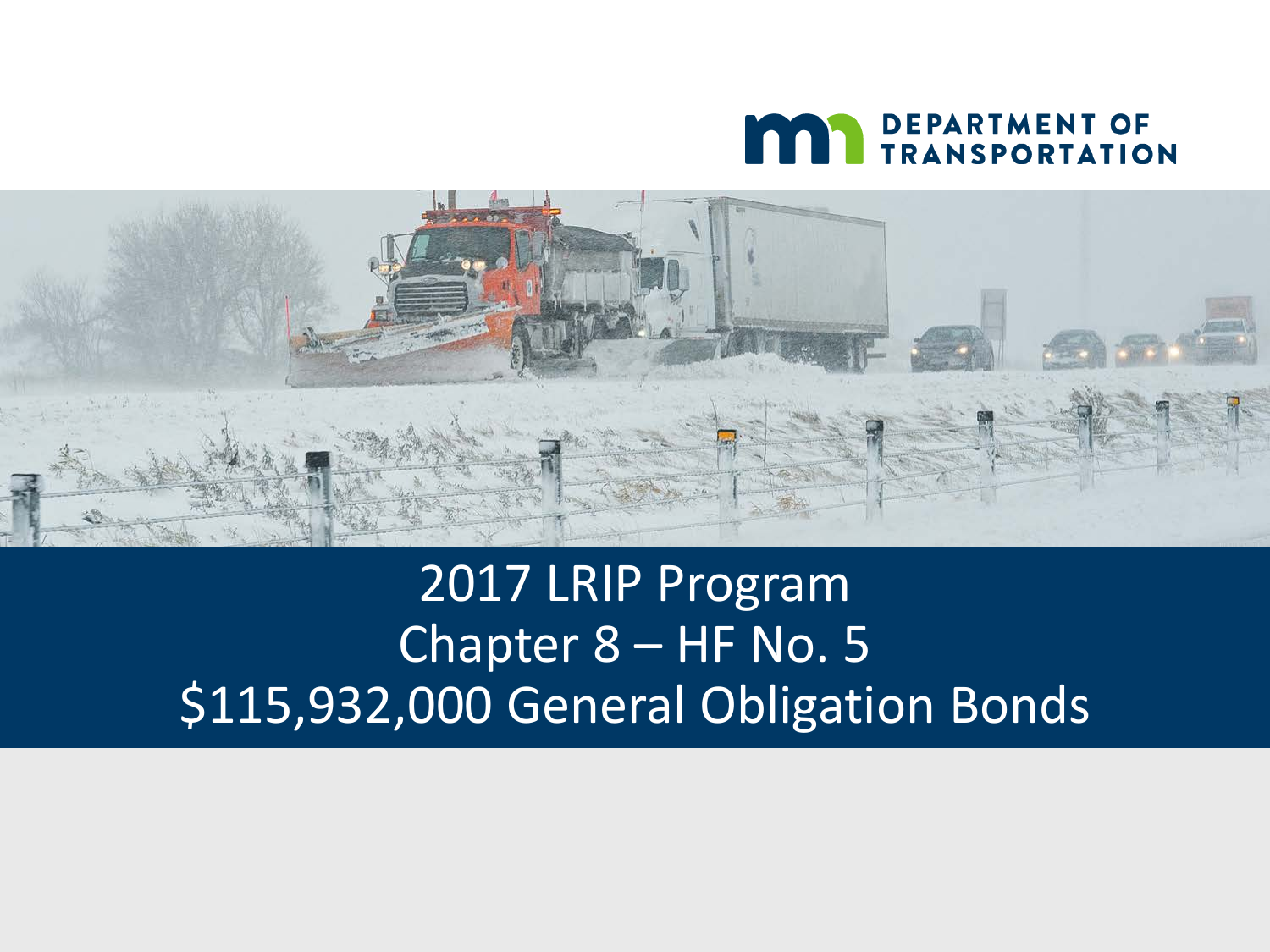### 2017 LRIP Program

2017 LRIP Program Chapter 8 – HF No. 5 \$115,932,000 General Obligation Bonds

11 Legislative determined projects Total amount \$90.566 million

2017 Solicitation for Projects Total amount \$25.366 million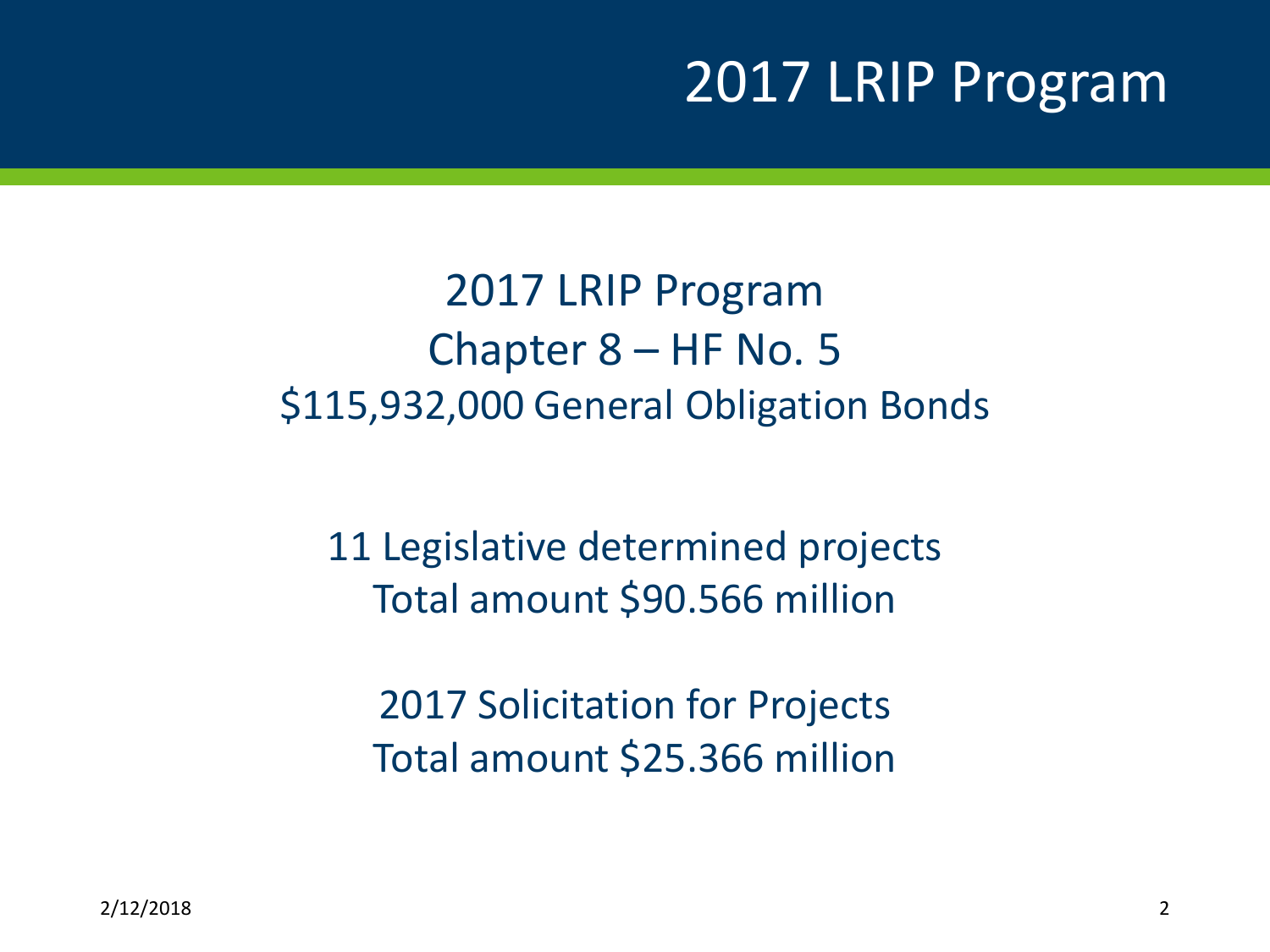## Legislative Determined Projects

- 
- Anoka County \$9.0 million<br>• Realign CSAH 23 (Lake Dr), CSAH 54 (West Freeway Dr) & Hornsby St in Columbus
- City of Blaine \$3.246 million<br>• Reconstruction of 105<sup>th</sup> Ave
	-
- Hennepin County/City of Minneapolis \$25.0 million Improvements related to 35W and CSAH 3 (Lake St)
	-
- Carver County/City of Chaska \$10.5 million Interchange at TH 212 & CSAH 44
	-
- Redwood County \$700,000 Improvements to Nobles Ave
	-
- City of Appleton \$1.0 million Improve Township Rd between TH 7 & 119
	-
- Ramsey County \$20.5 million<br>• Interchange at I-694 & Rice St<br>Hennepin County \$11.3 million
	-
- - Intersection improvements on TH 12 at CSAH 92, CSAH 90, Wayzata Blvd
- City of Inver Grove Heights \$1.0 million Reconstruction of Broderick Blvd
	-
- McLeod County \$2.35 million Construction of CSAH 15 extension
	-
- City of Baxter \$6 million Expansion of Cypress Dr
	-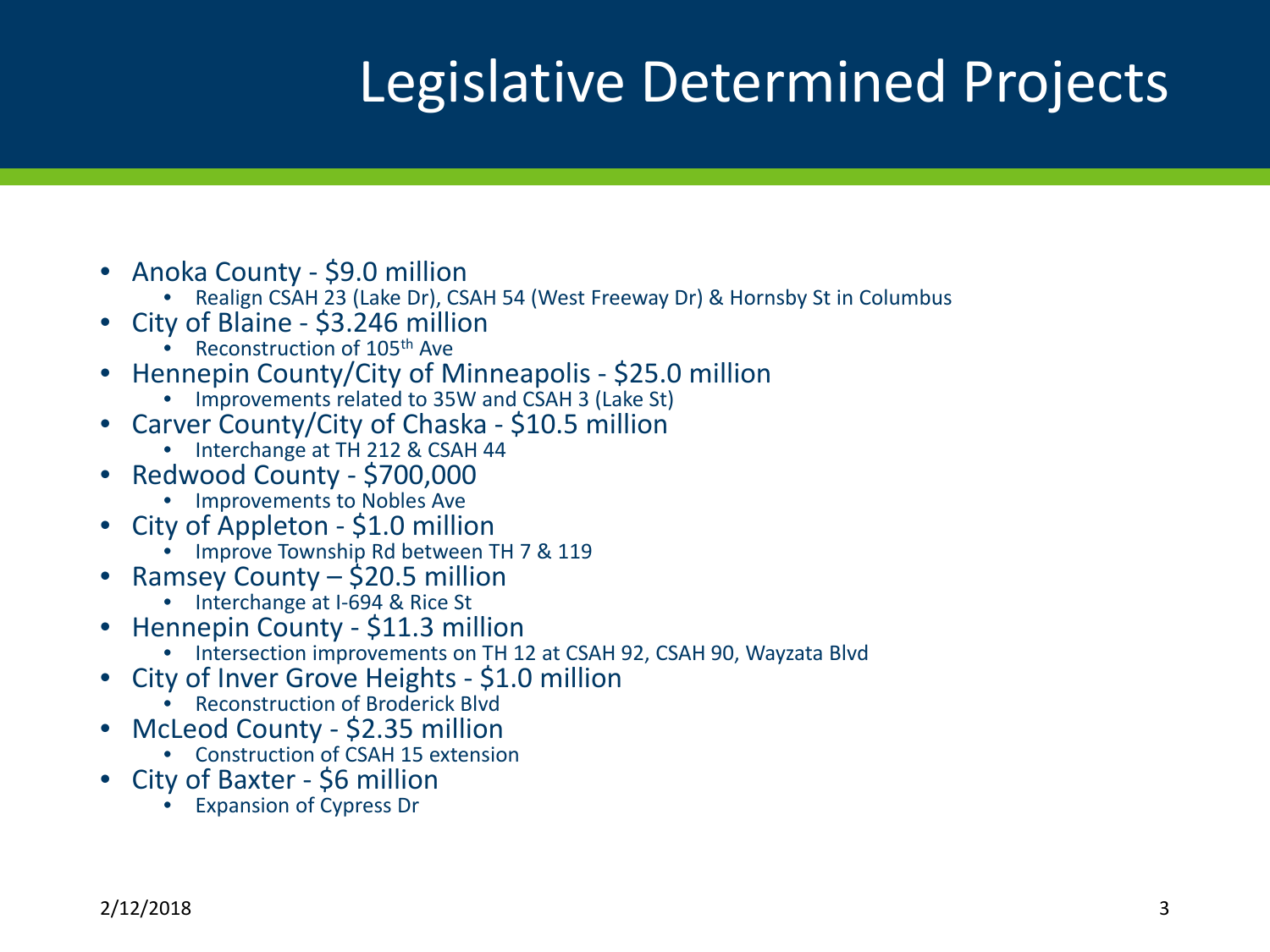## Solicitation

| <b>Type of</b><br><b>Applicant</b> | <b>Number of</b><br><b>Applications</b><br><b>Submitted</b> | <b>Estimated</b><br><b>Project Amount</b> | <b>Number of</b><br><b>Applications</b><br><b>Funded</b> | <b>Amount</b><br><b>Funded</b> |
|------------------------------------|-------------------------------------------------------------|-------------------------------------------|----------------------------------------------------------|--------------------------------|
| <b>State Aid City</b>              | 47                                                          | \$212,369,163                             | 10                                                       | \$8,640,000                    |
| County                             | 86                                                          | \$300,855,732                             | 9                                                        | \$8,000,000                    |
| <b>Small City</b>                  | 52                                                          | \$54,991,578                              | 10                                                       | \$4,220,435                    |
| Township                           | 32                                                          | \$16,635,378                              | 7                                                        | \$4,376,232                    |
| <b>Total</b>                       | 217                                                         | \$584,851,851                             | 36                                                       | \$25,236,667                   |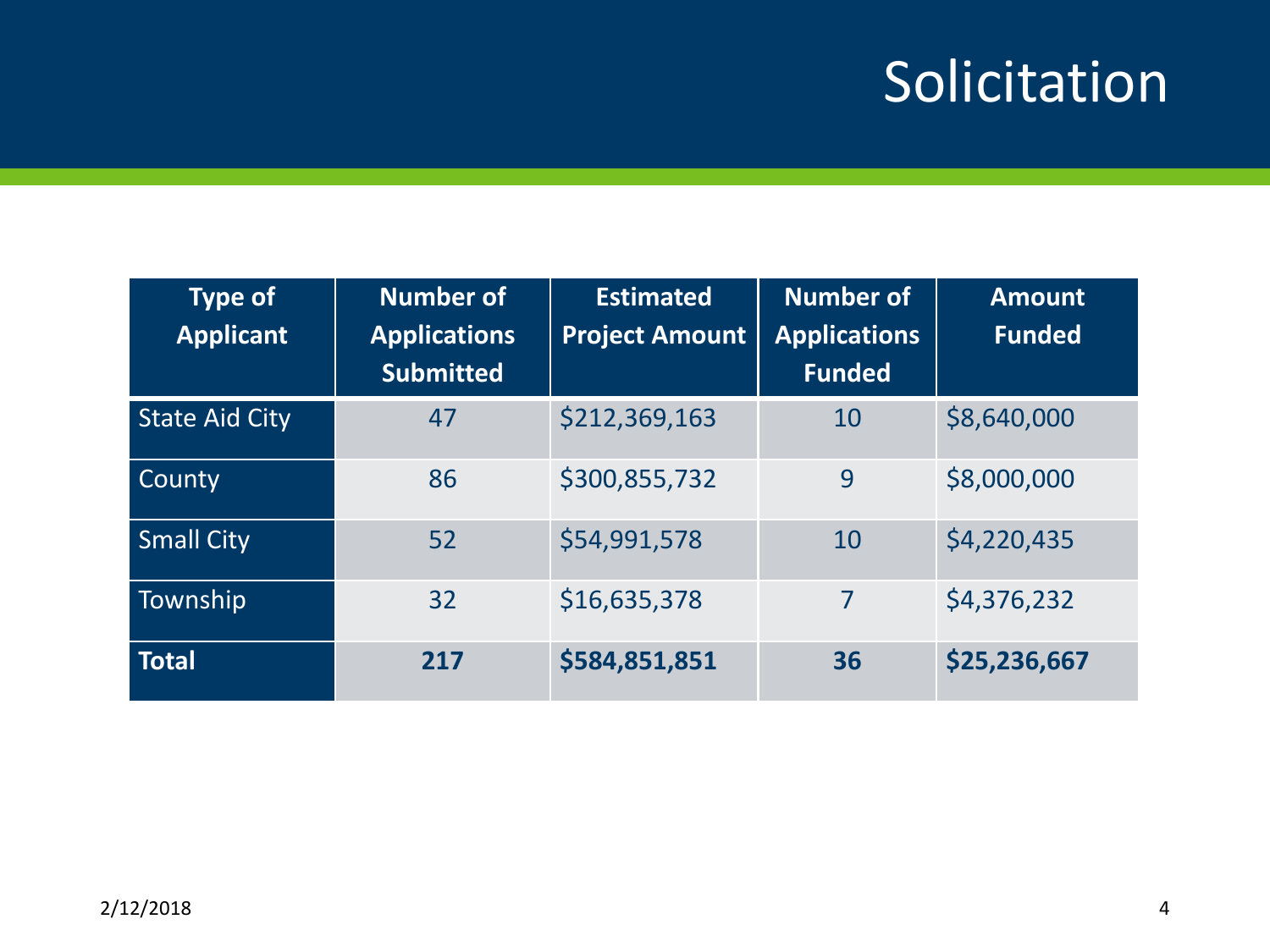### County Requests – Greater MN

| <b>Applicant</b> | <b>District</b> | <b>Municipality</b>         | <b>Applicant</b>  | <b>District</b> | <b>Municipality</b>         | <b>Applicant</b>        | <b>District</b> | <b>Municipality</b>    |
|------------------|-----------------|-----------------------------|-------------------|-----------------|-----------------------------|-------------------------|-----------------|------------------------|
| <b>St Louis</b>  | $1\,$           | Hermantown                  | <b>Aitkin</b>     | $\overline{3}$  | <b>Nordland Township</b>    | Wabasha                 | $6\overline{6}$ | Greenfield             |
| <b>St Louis</b>  | $\mathbf{1}$    | <b>Vermilion Lake &amp;</b> | Isanti*           | 3               | <b>Maple Ridge Township</b> |                         |                 | Township               |
|                  |                 | <b>Kugler Townships</b>     | Wright            | $\overline{3}$  | Monticello                  | Wabasha                 | 6               | Wabasha                |
| <b>St Louis</b>  | $\mathbf{1}$    | <b>Duluth</b>               | Wright            | $\overline{3}$  | <b>St Michael</b>           | Wabasha                 | $6\phantom{1}6$ | Minneiska<br>Township  |
| <b>St Louis</b>  | $\mathbf{1}$    | <b>Great Scott Township</b> | <b>Morrison</b>   | $\overline{3}$  | <b>Little Falls</b>         | Goodhue                 | $6\phantom{1}6$ | Leon &                 |
| <b>Norman</b>    | $\overline{2}$  | Ada                         | Sherburne         | $\overline{3}$  | <b>Elk River</b>            |                         |                 | Wanamingo              |
| Polk *           | $\overline{2}$  |                             | Grant             | $\overline{4}$  | Hoffman                     | <b>Mower</b>            | $6\phantom{1}6$ | Austin                 |
| Marshall         | $\overline{2}$  | Warren                      | Grant             | $\overline{4}$  |                             | Olmsted*                | $6\phantom{1}6$ | Rochester              |
| Kittson*         | $\overline{2}$  |                             | <b>Becker</b>     | $\overline{4}$  | <b>Detroit Lakes</b>        | Jackson                 | $\overline{7}$  |                        |
| Kittson          | $\overline{2}$  | <b>Karlstad</b>             | Clay              | $\overline{4}$  | Elkton                      | <b>Blue Earth</b>       | $\overline{7}$  | Mankato                |
| <b>Beltrami</b>  | $\overline{2}$  | <b>Bemidji</b>              | Clay              | $\overline{4}$  | Hawley                      | Cottonwood              | $\overline{7}$  | Southbrook             |
| <b>Todd</b>      | $\overline{3}$  | <b>Staples</b>              | Mahnomen          | $\overline{4}$  | Lake Grove Township         |                         |                 | Township               |
| <b>Crow Wing</b> | $\overline{3}$  | <b>Jenkins</b>              |                   |                 |                             | <b>Martin</b>           | $\overline{7}$  | Fairmont               |
| Crow Wing        | $\overline{3}$  | <b>Brainerd</b>             | <b>Otter Tail</b> | $\overline{4}$  | Perham                      | Watonwan                | $\overline{7}$  | <b>Odin Township</b>   |
| Cass             | $\overline{3}$  | <b>Pine River</b>           | Pope              | $\overline{4}$  |                             | Watonwan                | $\overline{7}$  | <b>Adrian Township</b> |
|                  |                 |                             | <b>Stevens</b>    | $\overline{4}$  | <b>Hancock</b>              |                         |                 |                        |
| <b>Stearns</b>   | $\overline{3}$  | <b>St Martin</b>            | <b>Stevens</b>    | $\overline{4}$  | <b>Morris</b>               | Chippewa                | 8               | Maynard                |
| <b>Stearns</b>   | 3               | Avon                        | <b>Rice</b>       | $6\phantom{1}6$ | <b>Dundas</b>               | Lyon                    | 8               | Lyon                   |
| <b>Stearns</b>   | $\overline{3}$  | <b>Melrose</b>              | <b>Fillmore</b>   | $6\phantom{1}6$ | <b>Harmony Township</b>     | Renville*               | 8               |                        |
|                  | 2/12/2018       |                             |                   |                 |                             | * Multiple applications |                 | 5                      |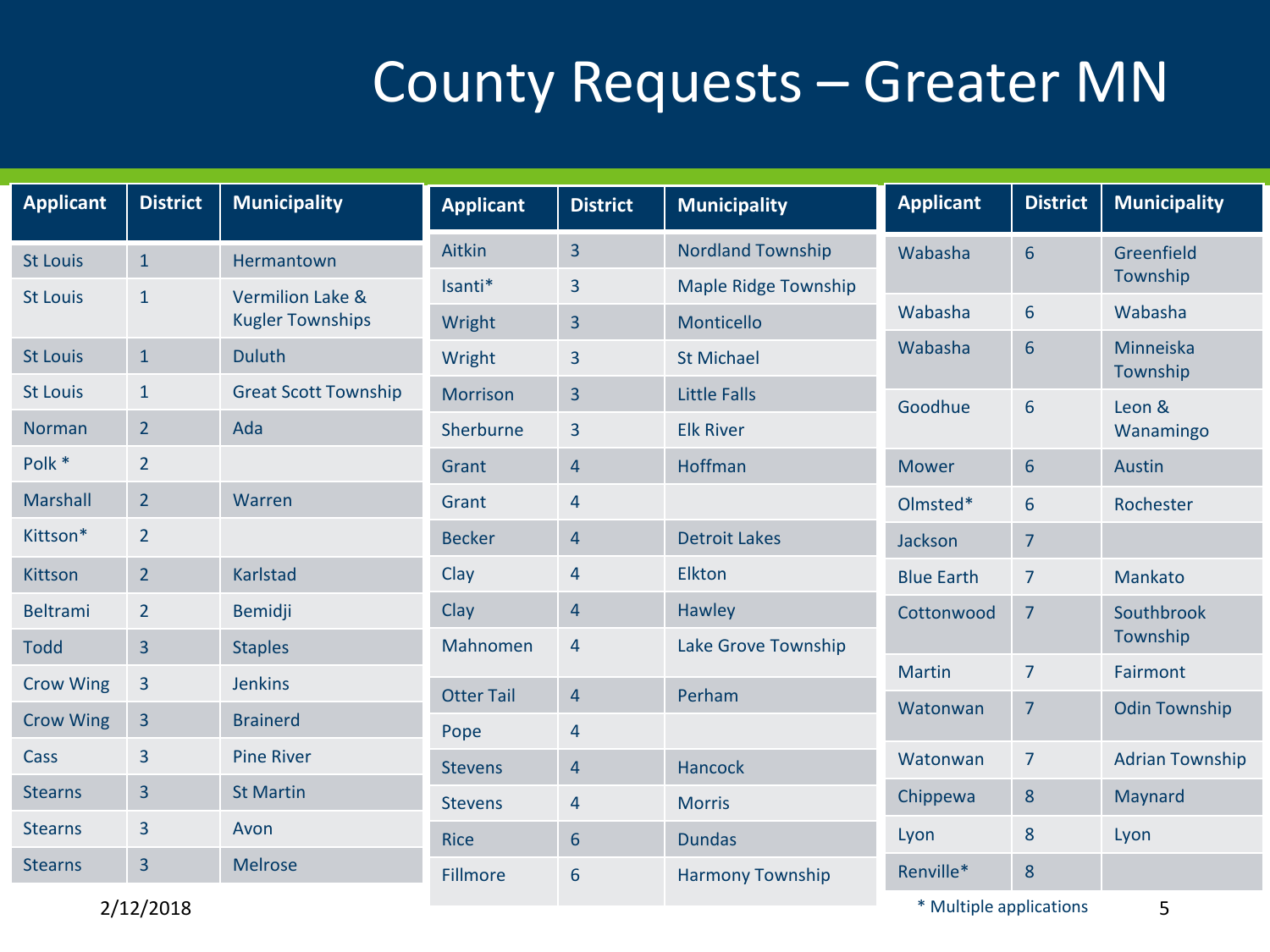## County Requests – Metro

| <b>Applicant</b> | <b>District</b> | <b>Municipality</b>  |
|------------------|-----------------|----------------------|
| Chisago          | M               | Franconia Township   |
| Chisago*         | M               | <b>Stacy</b>         |
| Chisago*         | M               | Lindstrom            |
| Chisago          | M               | <b>Rush City</b>     |
| Chisago          | M               | <b>Center City</b>   |
| Hennepin         | M               | Orono                |
| Hennepin         | M               | Edina                |
| Hennepin         | M               | <b>Brooklyn Park</b> |
| Hennepin         | M               | <b>Minneapolis</b>   |
| Hennepin         | M               | <b>Hopkins</b>       |
| Hennepin         | M               | <b>Rogers</b>        |
| Carver           | M               | Chanhassen           |
| Washington       | M               | Woodbury             |
| Washington       | M               | Lake Flmo            |

| <b>Applicant</b> | <b>District</b> | <b>Municipality</b>                   |
|------------------|-----------------|---------------------------------------|
| <b>Dakota</b>    | M               | Rosemount                             |
| <b>Dakota</b>    | M               | Eagan & Inver<br><b>Grove Heights</b> |
| <b>Dakota</b>    | M               | Lakeville                             |
| <b>Dakota</b>    | M               | <b>West St Paul</b>                   |
| <b>Scott</b>     | M               | <b>Prior Lake</b>                     |
| Scott            | M               | <b>Shakopee &amp; Prior</b><br>Lake   |
| <b>Scott</b>     | M               | Savage & Prior<br>Lake                |
| <b>Scott</b>     | M               | <b>Cedar Lake</b><br>Township         |
| <b>Scott</b>     | M               | Shakopee                              |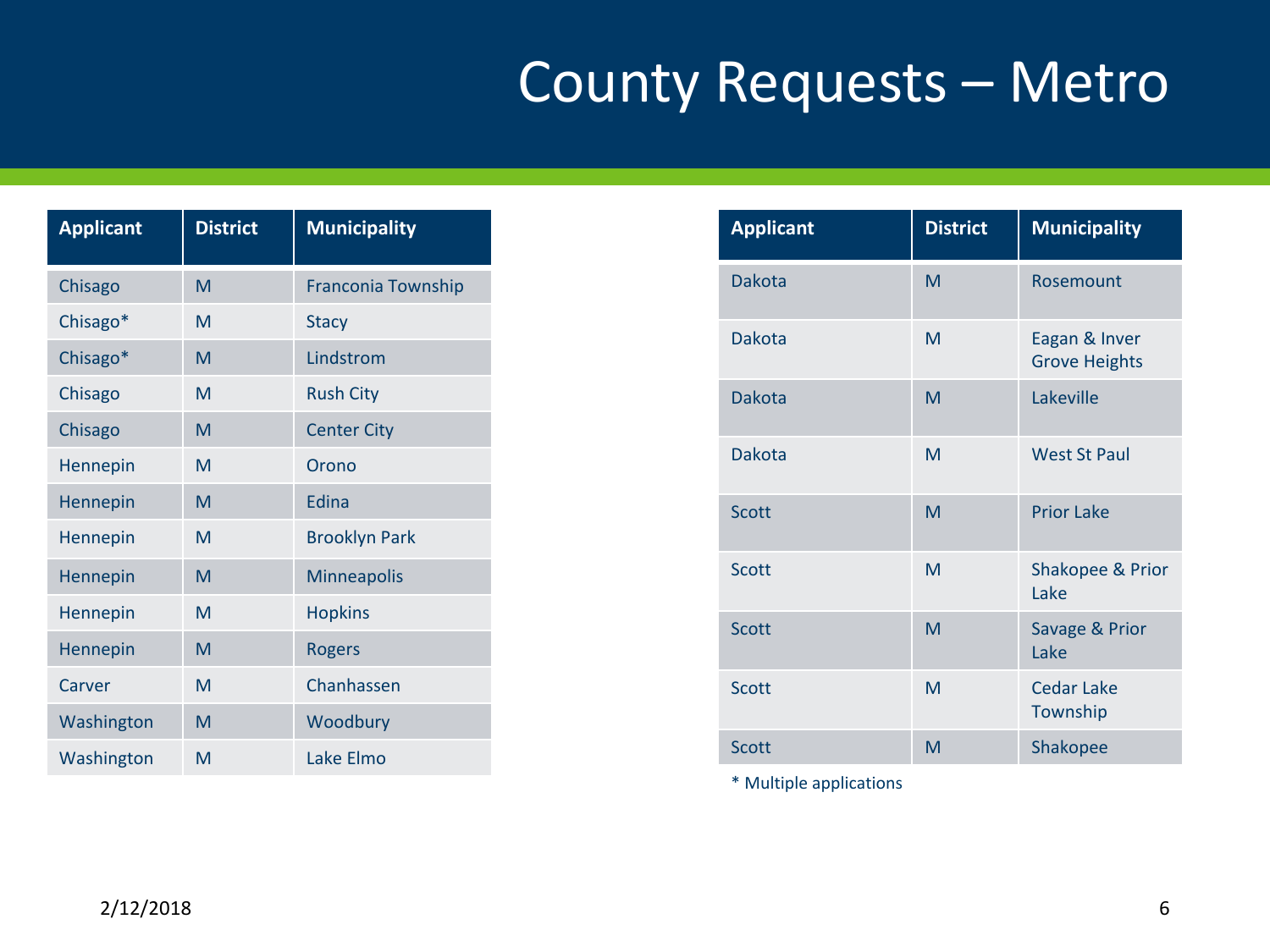## State Aid City Requests

| <b>Applicant</b>         | <b>District</b> |
|--------------------------|-----------------|
| <b>Duluth</b>            | $\overline{1}$  |
| Chisholm                 | 1               |
| Cloquet                  | $\overline{1}$  |
| Virginia                 | 1               |
| <b>Thief River Falls</b> | $\overline{2}$  |
| <b>East Grand Forks</b>  | $\overline{2}$  |
| <b>Big Lake</b>          | 3               |
| Sartell                  | 3               |
| Alexandria               | $\overline{A}$  |
| Moorhead                 | $\overline{4}$  |
| Kasson                   | 6               |
| <b>Northfield</b>        | 6               |
| <b>Red Wing</b>          | 6               |
| Faribault                | 6               |
| Fairmont                 | 7               |
| North Mankato            | 7               |
| Waseca                   | 7               |

| <b>Applicant</b>     | <b>District</b> |
|----------------------|-----------------|
| Montevideo           | 8               |
| <b>Hutchinson</b>    | 8               |
| <b>Litchfield</b>    | 8               |
| <b>Redwood Falls</b> | 8               |
| <b>Chisago City</b>  | M               |
| Jordan               | M               |
| Richfield            | M               |
| <b>Apple Valley</b>  | M               |
| <b>Brooklyn Park</b> | M               |
| Chaska               | M               |
| <b>East Bethel</b>   | M               |
| Waconia              | M               |
| Anoka                | M               |
| Edina                | M               |
| <b>Savage</b>        | M               |
| <b>St Francis</b>    | M               |

| <b>Applicant</b>     | <b>District</b> |
|----------------------|-----------------|
| Rosemount            | M               |
| <b>Cottage Grove</b> | M               |
| <b>Fden Prairie</b>  | M               |
| Lakeville            | M               |
| Maplewood            | M               |
| Minneapolis          | M               |
| Oakdale              | M               |
| Shakopee*            | M               |
| Shorewood            | M               |
| South St Paul        | M               |
| <b>St Paul Park</b>  | M               |
| Willernie/Mahtomedi  | M               |
| Wyoming*             | M               |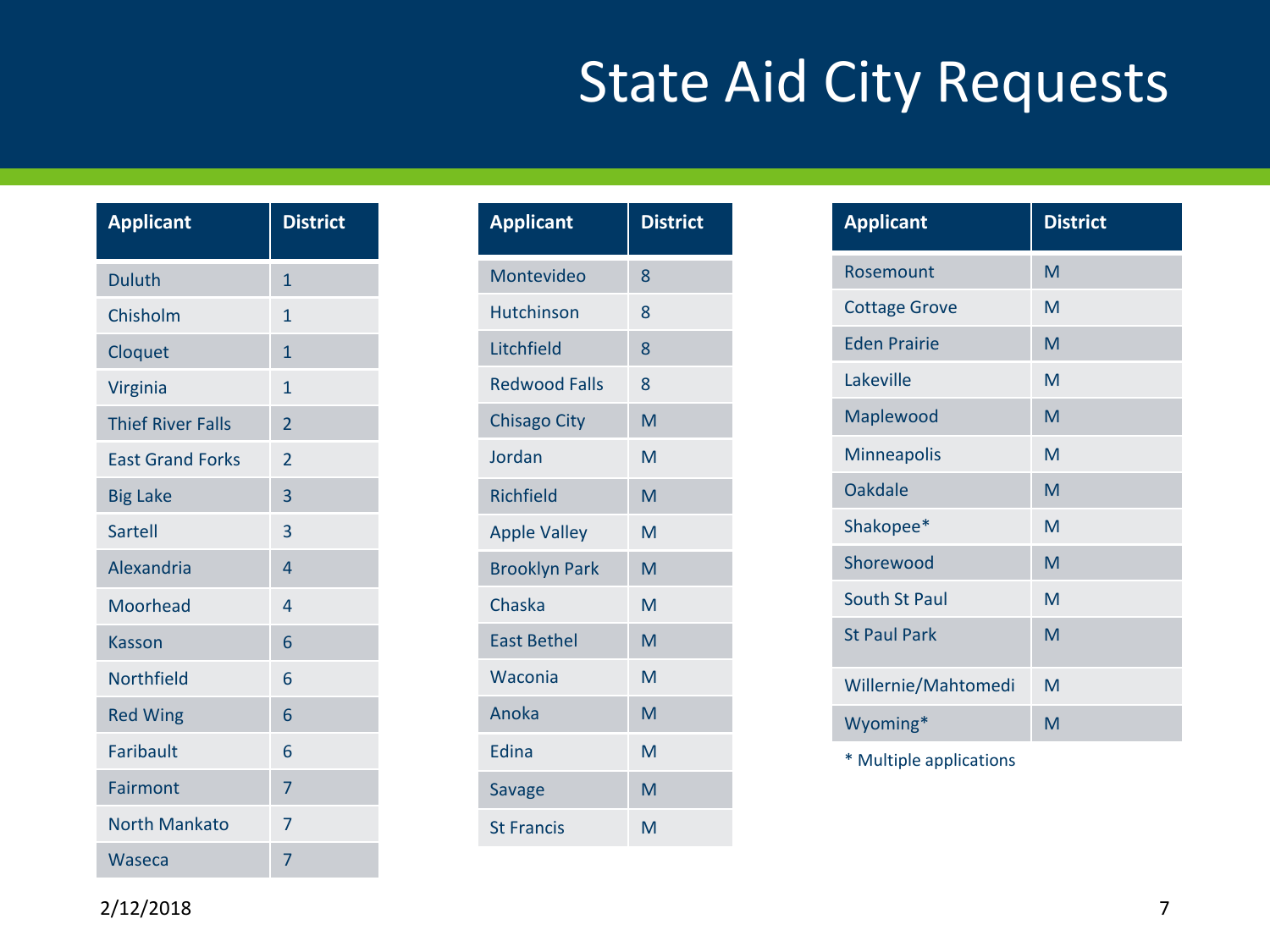# Small City Requests

| <b>Applicant</b>      | <b>County</b><br><b>Sponsor</b> | <b>District</b> |
|-----------------------|---------------------------------|-----------------|
| Proctor               | <b>St Louis</b>                 | 1               |
| <b>Biwabik</b>        | <b>St Louis</b>                 | $\mathbf{1}$    |
| <b>Rice Lake</b>      | <b>St Louis</b>                 | $\mathbf{1}$    |
| <b>Tower</b>          | <b>St Louis</b>                 | $\mathbf{1}$    |
| <b>Taconite</b>       | <b>Itasca</b>                   | $\mathbf{1}$    |
| <b>Bigfork</b>        | Itasca                          | $\mathbf{1}$    |
| <b>Baudette</b>       | Lake of the<br>Woods            | $\overline{2}$  |
| <b>Red Lake Falls</b> | <b>Red Lake</b>                 | $\overline{2}$  |
| Cass Lake*            | Cass                            | 3               |
| Aitkin*               | <b>Aitkin</b>                   | 3               |
| Albany                | <b>Stearns</b>                  | 3               |
| <b>Saint Stephan</b>  | <b>Stearns</b>                  | 3               |
| <b>Belgrade</b>       | <b>Stearns</b>                  | 3               |
| Rockville*            | <b>Stearns</b>                  | 3               |
| Annandale             | Wright                          | 3               |
| <b>Eagle Bend</b>     | <b>Todd</b>                     | 3               |

| <b>Applicant</b>     | <b>County</b><br><b>Sponsor</b> | <b>District</b> |
|----------------------|---------------------------------|-----------------|
| Westport             | Pope                            | 4               |
| Farwell              | Pope                            | $\overline{4}$  |
| Sabin                | Clay                            | 4               |
| <b>Hawley</b>        | Clay                            | 4               |
| Perham               | <b>Ottertail</b>                | $\overline{4}$  |
| Lewiston             | Winona                          | 6               |
| <b>Spring Valley</b> | <b>Fillmore</b>                 | 6               |
| Ostrander            | Fillmore                        | 6               |
| Wabasha*             | Wabasha                         | 6               |
| <b>Blue Earth</b>    | <b>Faribault</b>                | $\overline{7}$  |
| Springfield          | <b>Brown</b>                    | $\overline{7}$  |
| <b>Sleepy Eye</b>    | <b>Brown</b>                    | 7               |
| <b>Jackson</b>       | <b>Jackson</b>                  | 7               |
| Sherburn             | <b>Martin</b>                   | 7               |
| Welcome              | <b>Martin</b>                   | 7               |
| <b>Round Lake</b>    | <b>Nobles</b>                   | 7               |

| <b>Applicant</b>      | <b>County</b><br><b>Sponsor</b> | <b>District</b> |
|-----------------------|---------------------------------|-----------------|
| Waldorf               | Waseca                          | 7               |
| Hector                | Renville                        | 8               |
| Canby                 | <b>Yellow Medicine</b>          | 8               |
| <b>Wood Lake</b>      | <b>Yellow Medicine</b>          | 8               |
| Winsted               | McLeod                          | 8               |
| Ghent                 | Lyon                            | 8               |
| Vesta                 | Redwood                         | 8               |
| Harris*               | Chisago                         | M               |
| Grant                 | Washington                      | M               |
| Marine on St<br>Croix | Washington                      | M               |